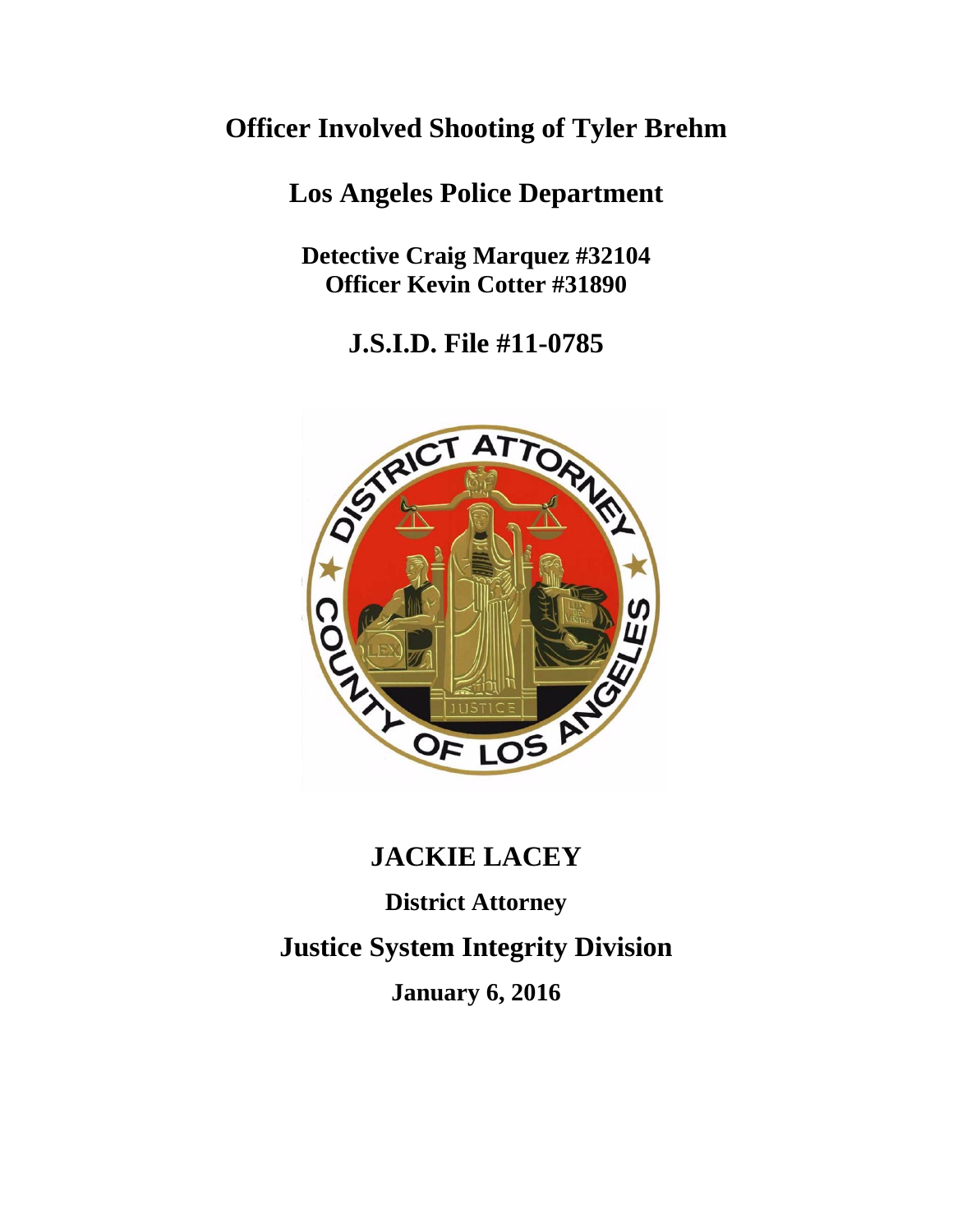#### **MEMORANDUM**

| TO:   | <b>COMMANDER ROBERT A. LOPEZ</b><br>Force Investigation Division<br>Los Angeles Police Department<br>100 West First Street, Suite 431<br>Los Angeles, California 90012 |
|-------|------------------------------------------------------------------------------------------------------------------------------------------------------------------------|
| FROM: | JUSTICE SYSTEM INTEGRITY DIVISION<br>Los Angeles County District Attorney's Office                                                                                     |
| RE:   | <b>Officer Involved Shooting of Tyler Brehm</b><br>J.S.I.D. File #11-0785<br>$FID.$ File $#110-11$                                                                     |
| DATE: | January 6, 2016                                                                                                                                                        |

The Justice System Integrity Division of the Los Angeles County District Attorney's Office has completed its review of the December 9, 2011, fatal shooting of Tyler Brehm by Los Angeles Police Department (LAPD) Officer Kevin Cotter and Hollywood Area Detective Craig Marquez. We have concluded that Officer Cotter and Detective Marquez acted lawfully in self-defense and in the defense of others and that they used reasonable force in an attempt to arrest Brehm, a dangerous felon.

The District Attorney Command Center was notified of the shooting at approximately 10:50 a.m. on December 9, 2011. The District Attorney Response Team

responded to the location. They were given a briefing of the circumstances surrounding the shooting and a walkthrough of the scene.

The following analysis is based upon investigative reports, analyzed evidence reports, firearms analysis reports, photographic evidence and witness statements submitted to this office by LAPD's Force Investigation Division. The compelled statements of Officer Cotter and Detective Marquez were considered in this analysis.

#### **FACTUAL ANALYSIS**

On December 9, 2011, at approximately 10:17 a.m., Tyler Brehm walked into the middle of Vine Street in Hollywood armed with a .40 caliber semi-automatic pistol in his right hand. Micah Williams and Joshua Brown were standing on the northwest corner of Vine Street and De Longpre Avenue near a McDonald's restaurant.<sup>1</sup> As Brehm began walking north on Vine Street, he fired three rounds in the direction of Williams and Brown. Neither Williams nor Brown were struck by the gunfire. They immediately fled north into the McDonald's parking lot and hid behind parked cars.

<sup>&</sup>lt;sup>1</sup> McDonald's is located at 1413 Vine Street.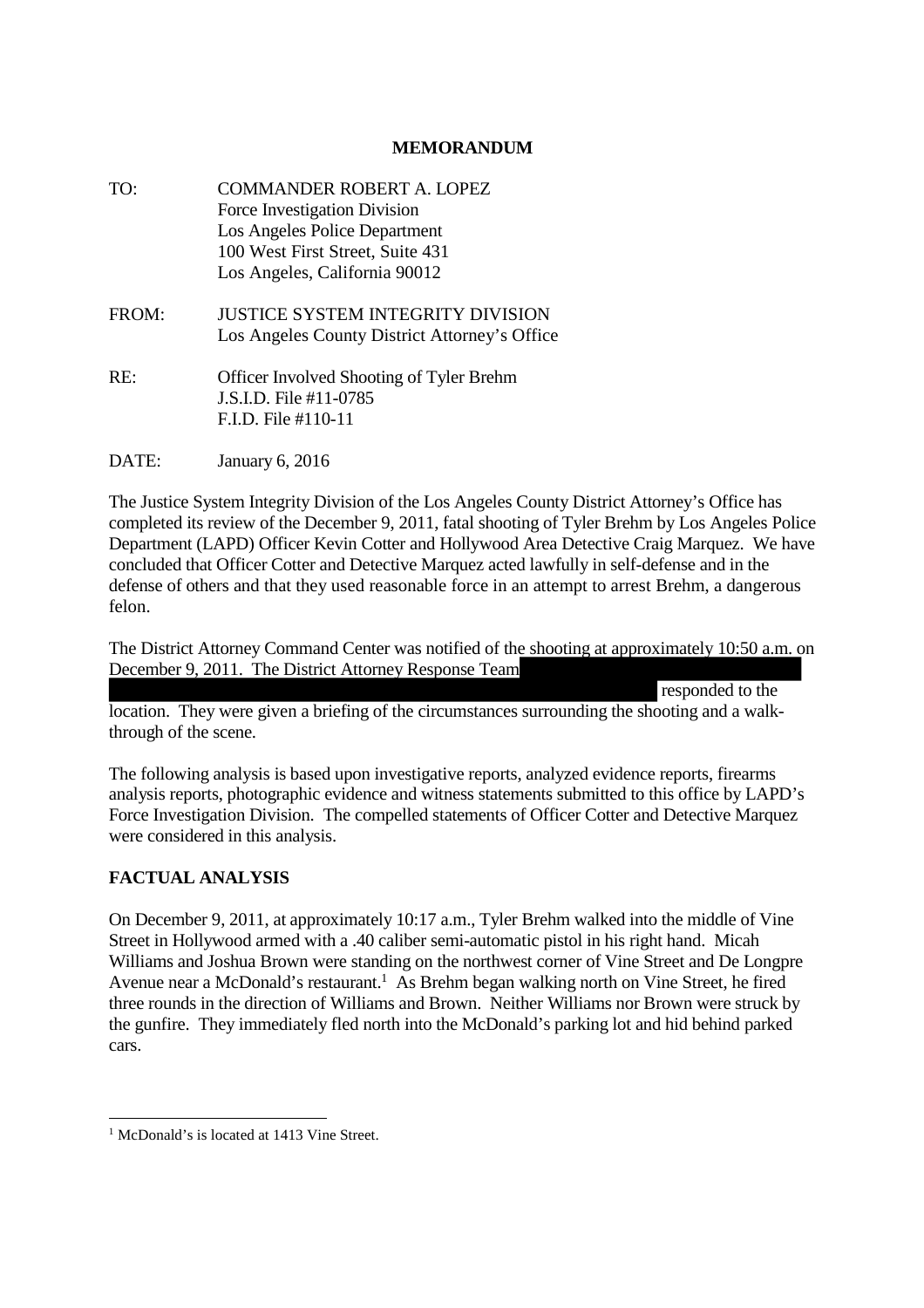After shooting at Williams and Brown, Brehm continued to walk north on Vine Street. Ramy Casicas was driving northbound on Vine Street from De Longpre Avenue. Brehm fired at Casicas, hitting his Chevrolet Trailblazer. Casicas was not injured and continued driving northbound past Brehm.

Brehm continued walking north and approached a silver Mercedes Benz that was parked along the west curb of Vine Street just south of a driveway leading to the parking structure for Bank of America.<sup>2</sup> John Atterberry had just exited the bank and was seated in the driver's seat of the Mercedes. Brehm fired three rounds at Atterberry through the front windshield and one round through the driver's side front window. Atterberry was struck in the head and the upper torso by three of the rounds.<sup>3</sup> Brehm resumed walking northbound and reloaded his pistol with a second magazine.

As Brehm approached the intersection of Vine Street and Sunset Boulevard, he fired one round at the pavement, and then began to fire at several drivers as they drove their vehicles through the intersection. Donald Riedel and Christopher Godley were traveling southbound on Vine Street approaching Sunset Boulevard. Riedel was in a Honda Civic and Godley was immediately behind Riedel in a Toyota Tacoma. As Reidel approached Sunset Boulevard, Brehm fired at Riedel, shattering his driver's side window. Riedel was not hit by gunfire, but was cut by glass fragments from the shattered window. Brehm next fired at Godley as he drove through the intersection. One bullet penetrated the driver's side door of the vehicle, grazing Godley's right leg.<sup>4</sup>

Marc Smith drove his BMW Hybrid 7 past Brehm southbound on Vine Street. Brehm fired at Smith, striking Smith's vehicle multiple times but not injuring Smith. While Brehm fired at vehicles headed southbound on Vine Street, Courtney Graham was stopped at a red light waiting to proceed westbound on Sunset Boulevard. When the light turned green, she began to drive through the intersection of Sunset Boulevard and Vine Street. Brehm fired at her, striking her vehicle once. Graham was not injured.

Christopher Johns was in his apartment when he heard gunshots.<sup>5</sup> Johns immediately looked out of his window and saw Brehm walking northbound in the middle of the street armed with a gun in his right hand. Johns began to video record Brehm with his cellphone.

As Brehm stood in the intersection of Sunset Boulevard and Vine Street shooting at passing vehicles, Johns began to yell at Brehm in an effort to distract him. Brehm heard Johns' yelling, turned around, and began to walk south on Vine Street toward Johns' apartment. Brehm placed his gun in a holster, raised his hands in the air, and began to scream back at Johns. Brehm stopped directly below Johns' window as Johns continued to yell. At one point Brehm yelled "give me ammo."

As this was occurring, Micah Williams responded to help Atterberry and began to yell for someone to call for an ambulance. Brehm heard Williams yelling, armed himself with a knife in his left hand, and began to walk toward Atterberry's vehicle.

<sup>2</sup> Bank of America is located at 6300 West Sunset Boulevard.

<sup>&</sup>lt;sup>3</sup> John Atterberry was later transported to Cedars Sinai Hospital where he succumbed to his injuries.

<sup>4</sup> Godley survived his injury.

<sup>5</sup> Christopher Johns' apartment is located on the fourth floor of 1480 Vine Street, directly across from the Bank of America.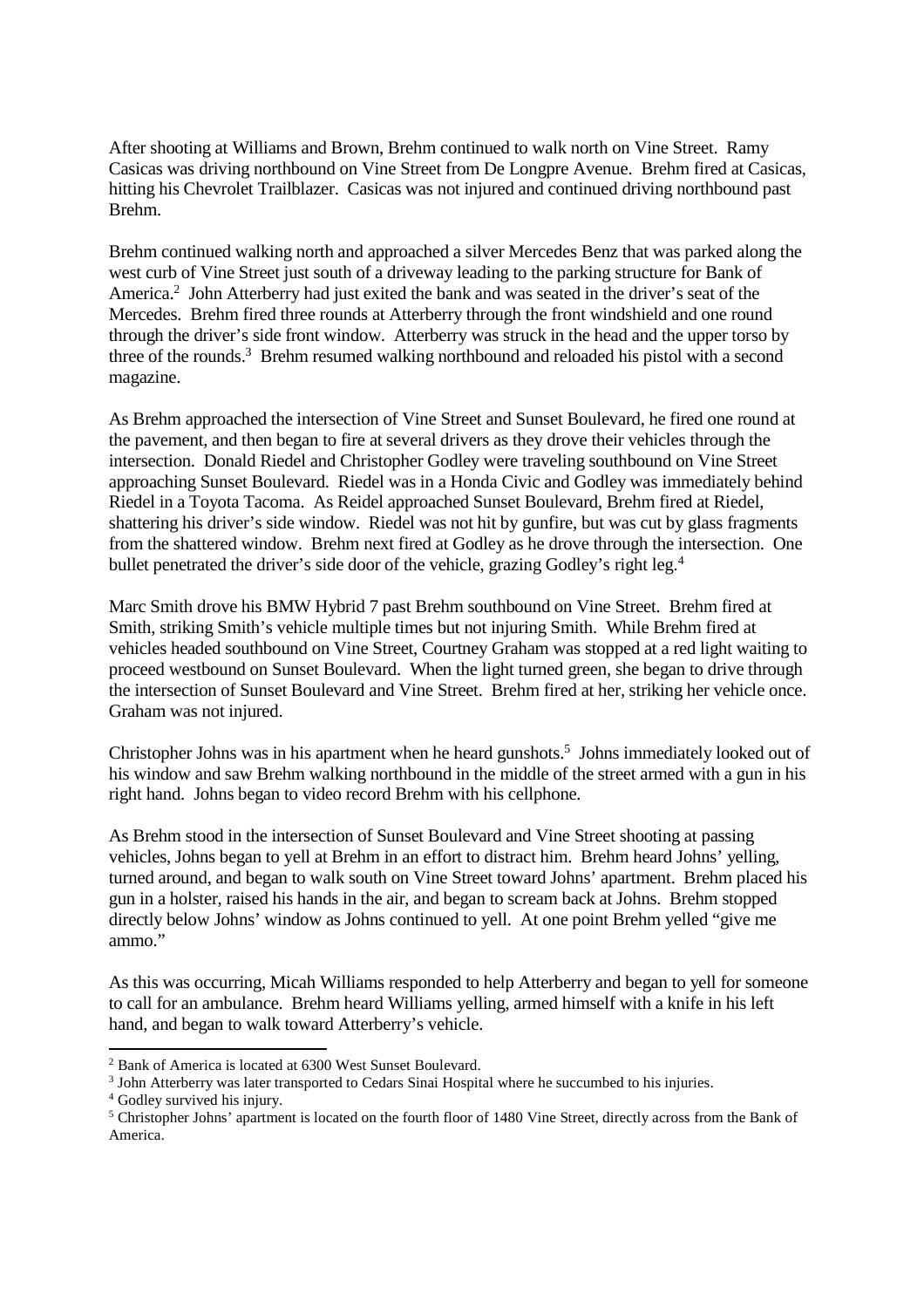When Brehm began his shooting spree, LAPD Officer Kevin Cotter was working an off-duty uniformed movie detail near the intersection of Sunset Boulevard and Ivar Street.<sup>6</sup>

Cotter asked the pedestrians to call 9-1-1 and responded to the southwest corner of Sunset Boulevard and Vine Street. Cotter took up a position at the northeast corner of the Bank of America building.

At approximately the same time, LAPD Hollywood Area Detectives Craig Marquez and Travonne Dixon exited the Coffee Bean located at 6245 Sunset Boulevard.<sup>7</sup> They were approached by a pedestrian who informed them that there was a man shooting a gun at vehicles near Sunset Boulevard and Vine Street. The detectives heard several gunshots coming from that direction and immediately entered their patrol car to respond to the scene. Within seconds of entering their vehicle, they heard Communications Division broadcasting, "Shooting in progress Sunset and Vine." Dixon activated the police car's lights and siren and drove westbound on Sunset Boulevard toward Vine Street.

As Dixon reached the intersection of Vine Street and Sunset Boulevard, she looked to her left and observed Brehm walking southbound on Vine Street and alerted Marquez. Both detectives exited the police vehicle and unholstered their service weapons.

Cotter walked southbound on the west sidewalk of Vine Street, while Marquez and Dixon moved to the rear of a car that was parked at the west curb of Vine Street just south of Sunset Boulevard.

As Brehm neared the back of Atterberry's car, Brehm yelled at Williams to get away from the car and to lie down. Williams complied and moved to the sidewalk, just south of the car and lied down.

Cotter and Marquez yelled at Brehm to stop and put his hands up. Brehm ignored the orders and continued to walk southbound on the sidewalk, while Marquez and Dixon continued southbound in the street, utilizing parked cars for cover.

Brehm walked to the curb line of Vine Street behind Atterberry's car and stopped. Brehm, who was facing westbound, arched his back and raised his arms, palms up, slightly above his shoulders. Cotter positioned himself on the sidewalk near the driveway just northwest of Atterberry's car, while Marquez took cover to the right rear quarter panel of a car parked at the west curb.

Cotter told Brehm, "Stop! Get down! Get down…Don't go for the gun!" Brehm yelled incoherently, removed the pistol from his waistband, and began to raise it towards Cotter. Cotter ordered Brehm to drop the gun but Brehm continued to raise the weapon. Cotter then fired one round at Brehm, who stood approximately 15 feet from him. Simultaneously, Marquez, who was

<sup>6</sup> This location is approximately 175 yards west of the intersection of Sunset Boulevard and Vine Street.

<sup>7</sup> This location is approximately 80 yards east of the intersection of Sunset Boulevard and Vine Street.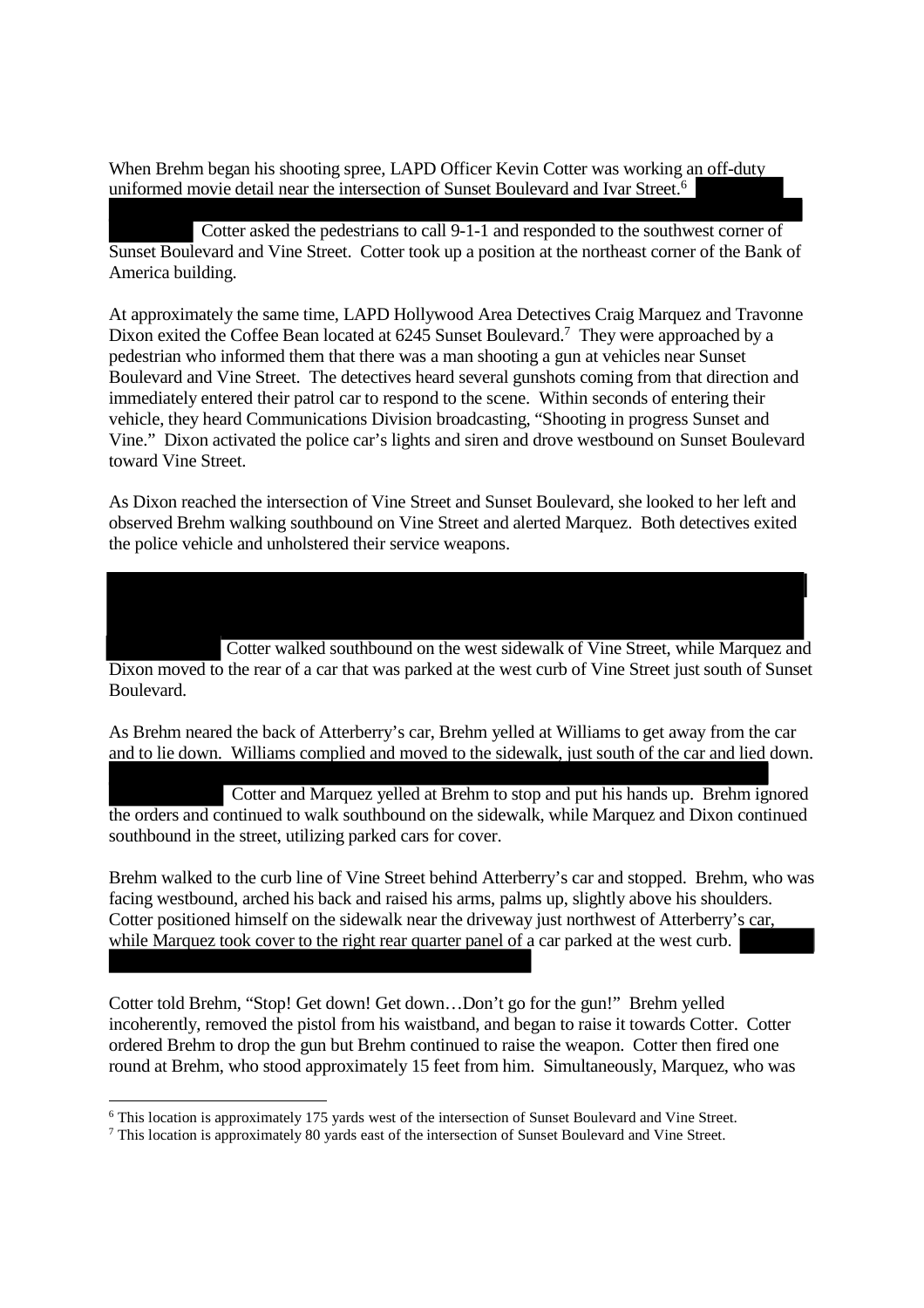40 feet from Brehm, fired five rounds at Brehm. As the officers fired their weapons, Brehm discarded his gun, throwing it onto the west sidewalk of Vine Street. Brehm was struck in his lower back and his right shoulder.

Cotter, with his weapon still drawn, moved to the right rear passenger side of Atterberry's Mercedes. By that time, several uniformed Hollywood Patrol Division officers had arrived on the scene. The officers approached Brehm, who was on his back holding a knife in his left hand. Brehm ignored several officers' orders to drop the knife. The officers grabbed Brehm's left wrist, pulled the knife away from his hand, and threw it to the ground. They rolled Brehm over onto his stomach and handcuffed him.

As the officers dealt with Brehm, Cotter approached the driver's side of the Mercedes and observed Atterberry in the driver's seat bleeding from a head wound. Cotter asked the uniformed officers to call for an ambulance.

Los Angeles Fire Department (LAFD) personnel responded and were guided by police officers to both Brehm and Atterberry's location. The paramedics assessed Brehm's injuries, which included two gunshot wounds. Paramedics noted no signs of life and determined death at 10:34 a.m.

John Atterberry was transported by LAFD to Cedars Sinai Medical Center where he was admitted and treated for his injuries. On December 12, 2011, Atterberry succumbed to his injuries.

#### **LEGAL ANALYSIS**

California law permits the use of deadly force in self-defense or in the defense of others if it reasonably appears to the person claiming the right of self-defense or the defense of others that he actually and reasonably believed that he or others were in imminent danger of great bodily injury or death. Penal Code § 197; *People v. Randle* (2005) 35 Cal.4th 987, 994 (overruled on another ground in *People v. Chun* (2009) 45 Cal.4th 1172, 1201); *People v. Humphrey* (1996) 13 Cal.4th 1073, 1082; *see also,* CALCRIM No. 505.

In protecting himself or another, a person may use all the force which he believes reasonably necessary and which would appear to a reasonable person, in the same or similar circumstances, to be necessary to prevent the injury which appears to be imminent. CALCRIM No. 3470. "Where the peril is swift and imminent and the necessity for action immediate, the law does not weigh in too nice scales the conduct of the assailed and say he shall not be justified in killing because he might have resorted to other means to secure his safety." *People v. Collins* (1961) 189 Cal.App.2d 575, 589.

"The 'reasonableness' of a particular use of force must be judged from the perspective of a reasonable officer on the scene, rather than the 20/20 vision of hindsight….The calculus of reasonableness must embody allowance for the fact that police officers are often forced to make split-second judgments – in circumstances that are tense, uncertain, and rapidly evolving – about the amount of force that is necessary in a particular situation." *Graham v. Conner* (1989) 490 U.S. 386, 396-397.

Any peace officer who has reasonable cause to believe that the person to be arrested has committed a public offense may use reasonable force to effect the arrest, to prevent escape or to